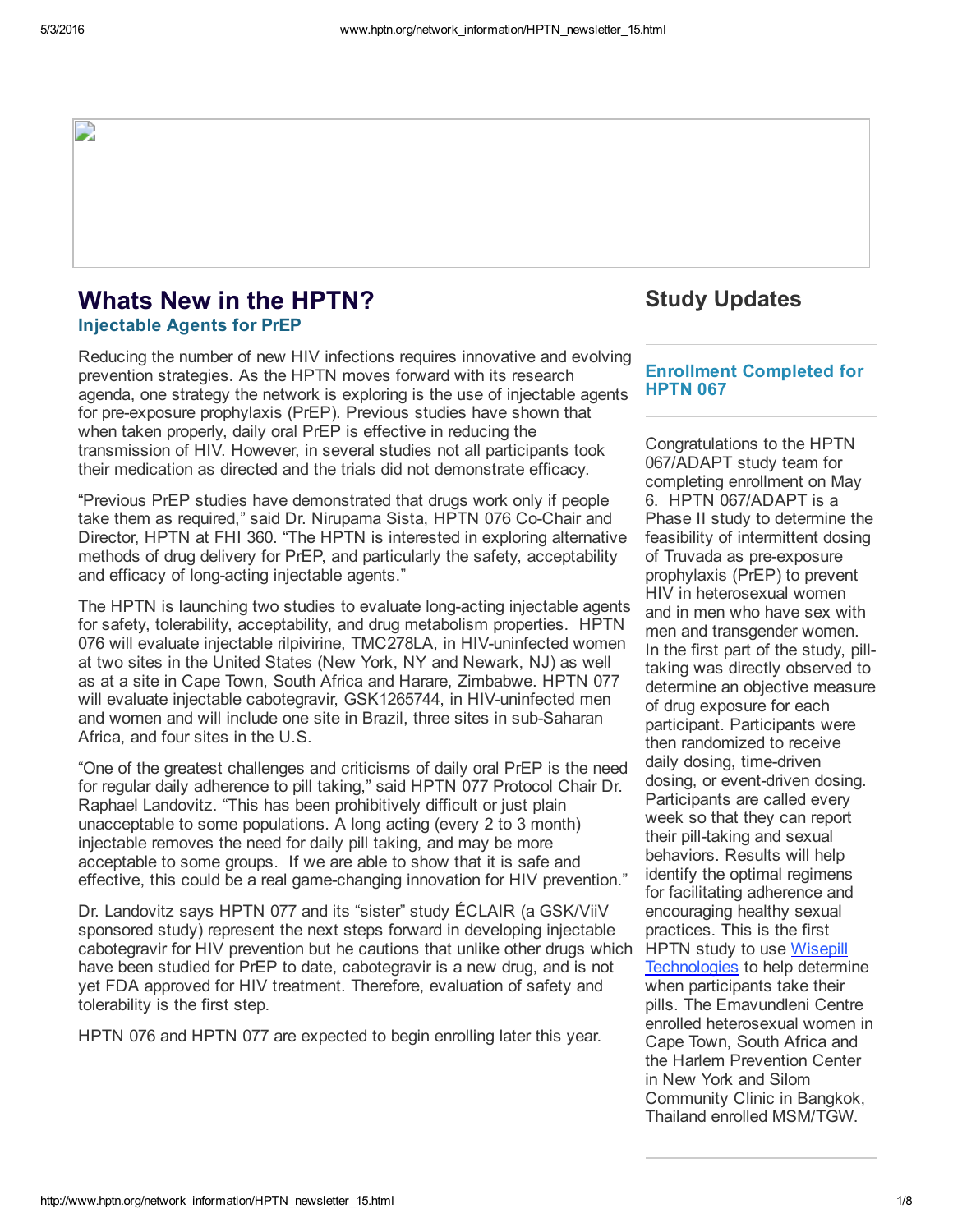#### HPTN 061 Results Webinar

The HIV Prevention Trials Network (HPTN) hosted a special webinar, **HIV and Black** MSM in the U.S.: More [Findings](https://t.e2ma.net/click/k276e/csiyof/otbrzc) from HPTN 061. Study team members and HPTN scholars provided information on some of the drivers of the HIV epidemic, what part drug and alcohol use play in HIV incidence in Black Men who have Sex with Men (BMSM), who gets tested, who doesn't and why it matters. The

webinar recording is available on the HPTN website at

# **HPTN 2014-2015 Scholars Announced**



The HPTN is pleased to announce the selection of its newest scholars.

Dr. Bisola Ojikutu, Brigham and Women's Hospital will work with mentors Dr. Steven Safren, Harvard Medical School, Mass General Hospital and Dr. Ken Mayer, Harvard Medical School, The Fenway Institute. Her project is HPTN 063: Community Level Cultural Beliefs and Sexual Transmission Risk Behaviors in HIV Infected Women **Enrolled** 



Dr. Tiarney Ritchwood, University of North Carolina at Chapel Hill will work with mentor Dr. Audrey Pettifor, UNC Chapel Hill. She will work on two projects, HPTN 068: The relationship between partner age and sexual risk among South African adolescent girls and the impact of partnership status on risk, and HPTN 062: Understanding individual motivations to reduce risky sexual behaviors after HIV diagnosis and the impact of depression, coping, and social support on perceived infectiousness and risk behaviors



Dr. Nicole Salazar-Austin, Johns Hopkins University School of Medicine will work with mentors Dr. Tom Coates, UCLA School of Medicine and Dr. David Celentano, Johns Hopkins University Bloomberg SPH, Her project is NIMH Project Accept (HPTN 043): Social norms and the effects of sociodemographic factors on HIV testing in youth age 18-24.

Dr. Laramie Smith, University of California San Diego will work with mentors Dr. Carl Latkin, Johns Hopkins University Bloomberg SPH and Dr. Steffanie Strathdee, University of California San Diego. Her project is HPTN 037: Evaluation of factors through which a peer-delivered intervention facilitate HIV risk behavior change.

#### **HPTN 043**

[www.hptn.org.](https://t.e2ma.net/click/k276e/csiyof/4lcrzc)

HPTN 043 (NIMH Project Accept) was featured in the peer-review journal The Lancet Global Health. The study demonstrated that a combination of social, behavioral and structural HIV-prevention intervention efforts increased the number of people tested for HIV and resulted in a 14 percent reduction in new HIV infections, compared with control communities. The study was conducted in Africa and Thailand. Study Principal Investigator Thomas Coates, PhD says the study clearly demonstrated that high rates of testing can be achieved by going into communities. "This strategy can result in increased HIV detection which makes referral to care possible."

#### **HPTN 073**

A total of 140 participants (62%) have been enrolled in the study to date. HPTN 073 is a demonstration project designed to evaluate the acceptability of PrEP in BMSM. Although 28% of all new HIV infections in the

.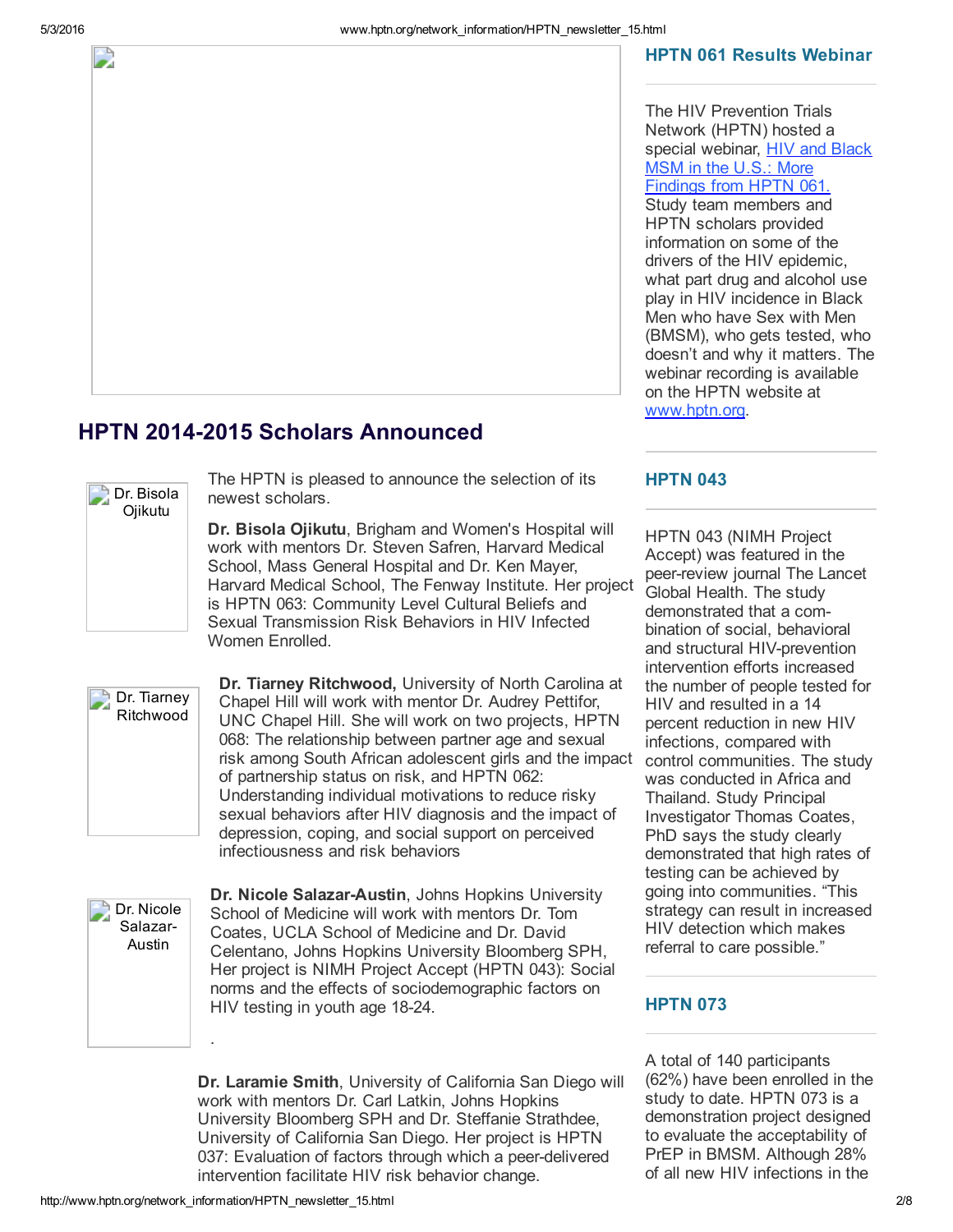

.

The HPTN [scholars](https://t.e2ma.net/click/k276e/csiyof/s89qzc) program is funded through a supplement from the National Institute of Allergy and Infectious Diseases (NIAID). It is offered to early career U.S. minority investigators and seeks to increase opportunities for scientists from groups traditionally underrepresented in HIV prevention research. The scholars work with mentor scientists in the Network to complete a research project based upon an existing HPTN research study. The program seeks to provide scholar recipients with the knowledge, skills and abilities to further their careers as independent investigators in the HIV prevention research field.

# New Executive Committee Members

Following the completion of the site recompetition process, the HPTN Executive Committee was expanded to include representative investigators from the sites. The HPTN welcomes Steve Shoptaw, PhD Director, Center for Behavioral and Addiction Medicine and Professor and Vice Chair for Research, Department of Family Medicine at UCLA in Los Angeles, California and Dr. Newton Kumwenda, Field Director for the Johns Hopkins University Research Project in Blantyre, Malawi and the Blantyre CRS Leader.

### New Scientific Committee Members

The HPTN is pleased to announce the newest members of the current Network Scientific Committees and Working Groups. We extend our thanks to all of those who have served on committees in the past and those who nominated themselves or others to be members of our scientific committees. The membership of the scientific committees is reconstituted and we look forward to working with our new members.

U.S. occur in BMSM, they have been underrepresented in HIV research trials. HPTN 073 aims to find out how consistently BMSM are able to take one tablet at approximately the same time during each day of the week, and what that experience is like for them.

#### HPTN 074 (in development)

HPTN 074 will determine the feasibility of a future trial that will assess whether an integrated intervention combining facilitated antiretroviral therapy (ART) at any CD4 cell count, substance use treatment, and behavioral counseling for HIV-infected people who inject drugs (PWID) will reduce HIV transmission to HIV-uninfected injection partners, as compared to routine care recommended by World Health Organization (WHO) and/or national guidelines for HIV-infected PWID. Study sites include Indonesia, Vietnam and Ukraine.

| <b>Adolescents at</b><br>Risk | Women at<br>Risk           | <b>Substance</b><br><b>Users</b> | MSM                          |
|-------------------------------|----------------------------|----------------------------------|------------------------------|
| Audrey Pettifor               |                            | Steffanie<br>Strathdee           | Ken Mayer                    |
| <b>Frances Cowan</b>          | Ada Adimora                | Nabila El-Bassel                 | Darrell<br>Wheeler           |
| Linda-Gail Bekker             | Elizabeth<br><b>Bukusi</b> | Apinun<br>Aramrattana            | Chris Beyrer                 |
| Sarah Dlamini                 | Judy Auerbach              | Raquel de Boni                   | <b>Bob Remien</b>            |
| Sybil Hosek                   | Sevgi Aral                 | Pedro Gonzales                   | Theo<br>Sandfort             |
| Sophia Hussein                | Gina Brown                 | Adeeba<br>Kamarulzaman           | <b>Beatriz</b><br>Grinsztejn |
|                               | Sally Hodder               | Irene Kuo                        | Tim Holtz                    |
|                               | Angela<br>Kashuba          | David Metzger                    | Patrick<br>Sullivan          |
|                               | Nelly Mugo                 | Vu Minh Quan                     |                              |

#### HPTN 075 (In development)

HPTN 075 is an observational cohort study that will evaluate the feasibility of recruiting and retaining roughly 400 men who have sex with men (MSM) at four sites in sub-Saharan Africa in a preparation for future HPTN studies in the region. A total of 20 HIV-infected MSM will be allowed to enroll at each of the four sites.

# Coming Soon

HIV R4P Preview

http://www.hptn.org/network\_information/HPTN\_newsletter\_15.html 3.18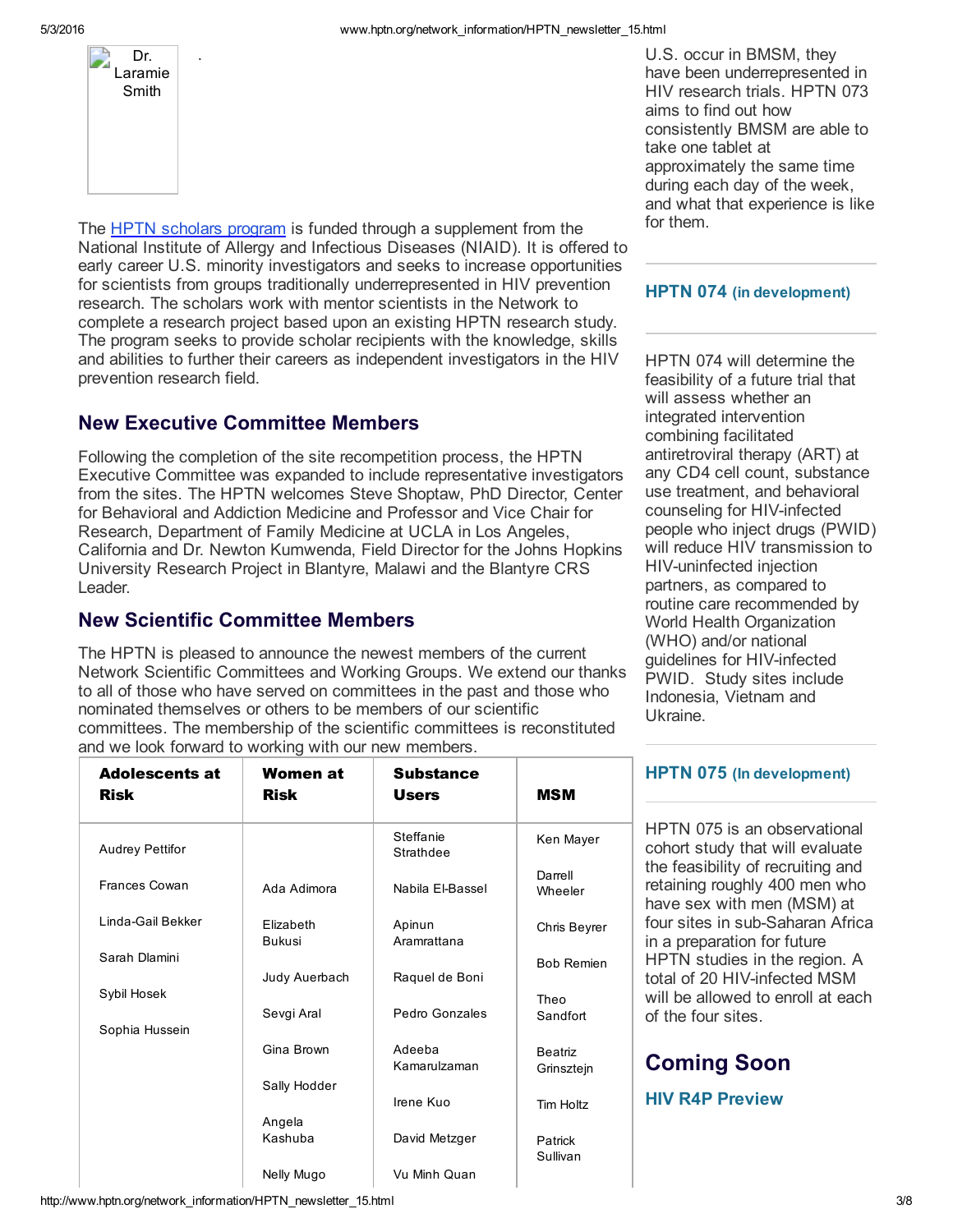Sanchez

| Chitra Singh | Ron Stall | Jorge    |
|--------------|-----------|----------|
|              |           | $C$ onok |



| <b>Integrated Strategies</b> | <b>Ethics</b>    | <b>Community</b>  |
|------------------------------|------------------|-------------------|
| Connie Celum                 | Jeremy Sugarman  | Janet Frohlich    |
| Susan Buchbinder             | Jerome Singh     | Melissa Turner    |
| <b>Peter Cherutich</b>       | Alex London      | Charles Chasakara |
| Sinead Delaney-Moretlwe      | Anant Bhan       | Shipeng Chen      |
| <b>Tim Hallett</b>           | David Borasky    | David Galetta     |
| Mina Hosseinipour            | Florence Luna    | Daniel Gondwe     |
| Risha Irvin                  | Kate MacQueen    | Craig Hutchinson  |
| Heidi Van Rooyen             | Mark Barnes      | Ernest Moseki     |
| Valdilea Veloso              | Robert Klitzman  | Agnes Nondo       |
|                              | Steven Wakefield | Fatima Zulu       |
|                              | Yali Cong        |                   |

HIV Research for Prevention will host its inaugural scientific conference dedicated exclusively to biomedical HIV prevention research October 28-31, 2014 in Cape Town, South Africa. Organizers say the conference will support cross-fertilization between research on HIV vaccines, microbicides, PrEP, treatment as prevention and other biomedical prevention approaches. The HPTN has submitted several abstracts. The deadline for late breaker abstracts opens August 1 and closes August 17. For more information visit [hivr4p.](https://t.e2ma.net/click/k276e/csiyof/kedrzc)

### AIDS 2014: 20th [International](https://t.e2ma.net/click/k276e/csiyof/06drzc) AIDS **Conference**

July 2025, 2014 Melbourne, Australia

# In the Community

HPTN works with more than 20 research sites in 15 countries. These sites play a critical role in the successful implementation of our studies. In this Prevention Now issue we profile one international and one domestic site.

### UNC Project in Lilongwe Malawi

The UNC Project in Lilongwe Malawi is a research, training and service organization that is a collaboration between the University of North Carolina at Chapel Hill and the Malawi Ministry of Health's Kamuzu Central Hospital. Established in 1999, the mission of UNC Project-Malawi is to identify innovative, culturally acceptable, and affordable methods to improve the health of the people of Malawi, through research, health systems strengthening, prevention, training, and care. While initially the site's research was primarily focused on HIV and STI prevention and treatment, in recent years the site has expanded activities to include maternal health, surgery in resource limited settings, cancer treatment, and treatment for malaria and other infectious diseases. The project is multidisciplinary with faculty and collaborators from the school of medicine in multiple departments including public health, geography, pharmacy, radiology and pathology.

"We offer a broad range of research activities," said Dr. Mina Hosseinipour, Clinical Director, UNC Project-Malawi and HPTN 052 Protocol Co-Chair. "Given our central leadership structure, we are able to apply our basic principles for conducting high quality research across disciplines. We are fortunate to have many long-serving staff members that have supervised the growth phase of our organization."

UNC Project-Malawi points to its work on the HPTN 052 study as one of its proudest accomplishments. Dr. Hosseinipour and her team have worked



### USCA: 18th Annual United States [Conference](https://t.e2ma.net/click/k276e/csiyof/wrfrzc) on AIDS

October 2-5, 2014 San Diego, CA

# Recent Event

National HIV Testing Day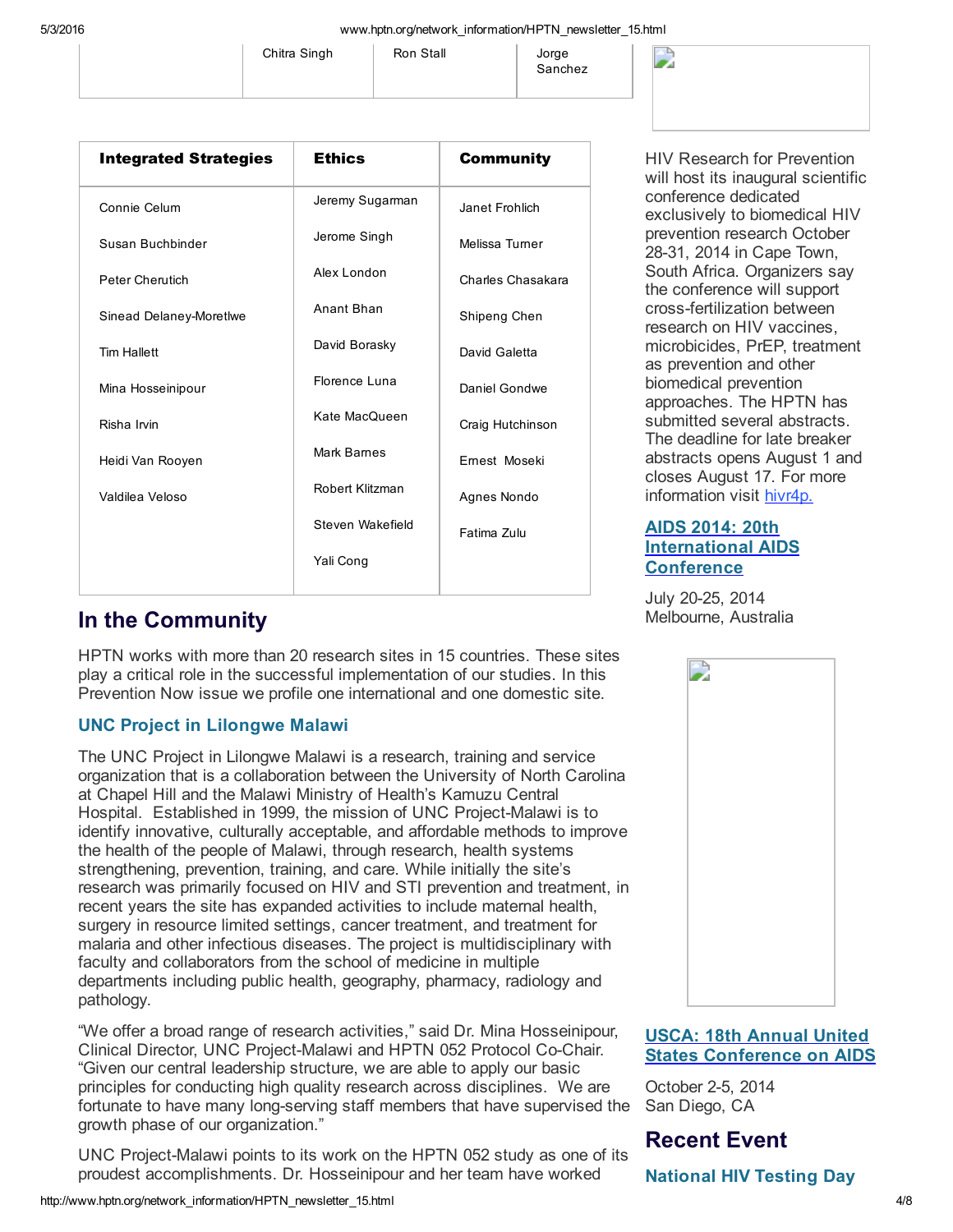with the HPTN for many years. "The other sites and their investigators and staff are exceptional. We are always able to learn and improve our activities through the network affiliation. And of course, by now, most of these investigators are also our dear friends."

UNC Project-Malawi is looking forward to participating in the HPTN 077 study. It has also been selected as an HVTN site. "I think our staff has seen the benefits of prevention and treatment research and how our work has transformed the HIV epidemic in Malawi," said Dr. Hosseinipour. "We are hopeful these studies will prove effective to transform the HIV prevention landscape in much the same way as HPTN 052."

| <b>UNC Project - Malawi Team</b> |
|----------------------------------|
|                                  |
|                                  |
|                                  |
|                                  |
|                                  |
|                                  |
|                                  |
|                                  |
|                                  |
|                                  |
|                                  |
| $\cdots$<br>$\cdot$ $\,-$        |

*UNC Project Malawi Team*

### George Washington University

George Washington University (GWU) was one of the first groups in Washington, DC to work with the community on HIV prevention studies. As of one of the cities in the U.S. most affected by HIV GWU Associate Professor Dr. Manya Magnus says the site is excited to be part of the HPTN. "We are pleased to be able to partner with other scientists and with communities affected by HIV. As we strive together, we are hopeful that in some way the work we are doing will allow us to see a day before too long when HIV is no longer a health threat for any population."

Dr. Magnus points to GWU's partnerships with members of affected communities, as well as with other scientists and medical providers throughout the area, as some of the sites greatest assets. "We collaborate with a wide variety of people and professions to ensure that everything from our recruitment and retention methods to our educational programming is appropriate to meet the needs of those with whom we work. We also work within the context of a city-wide Developmental Center for AIDS Research (D-CFAR), which allows us myriad services and expertise of other scientists."

Another point of pride for the site is the strong relationship it has built with community members. The Community Advisory Board is very active and provides valuable insight into local needs. Dr. Magnus says one of the biggest challenges for the site was migrating from cross-sectional studies such as CDC National HIV Behavioral Surveillance and then moving into

### Webinar

The HPTN and Black AIDS Institute are partnered to present two presentations on National HIV Testing Day, June 23 2014, at 1:00 p.m. EDT. HPTN Principal Investigator, Dr. Myron Cohen provided an overview of HPTN 052, including the most recent results from the study and the impact of early ART initiation on HIV transmission. Dr. Eugene Gooden Martin, Professor of Pathology and Laboratory Medicine at the University of Medicine and Dentistry of New Jersey, Robert Wood Johnson Medical School in New Brunswick shared information about the advances that have been made in early detection of HIV infections through fourth generation testing technology. You can watch a video of the webinar on the HPTN [website.](https://t.e2ma.net/click/k276e/csiyof/ckgrzc)

# Hot Off the Press

Corneli A, Pettifor A, Kamanga G, et al. HPTN 062: A Feasibility and Acceptability Pilot Intervention to Reduce HIV [Transmission](https://t.e2ma.net/click/k276e/csiyof/schrzc) Risk Behaviors Among Individuals with Acute and Early HIV Infection in Lilongwe, Malawi. AIDS and behavior. Feb 13 2014.

Grinsztejn B, Hosseinipour MC, Ribaudo HJ, et al. Effects of early versus delayed initiation of [antiretroviral](https://t.e2ma.net/click/k276e/csiyof/84hrzc) treatment on clinical outcomes of HIV-1 infection: results from the phase 3 HPTN 052 randomised controlled trial. The Lancet infectious diseases. Apr 2014;14(4):281-290.

Jackson JB, Wei L, Liping F, et al. Prevalence and [seroincidence](https://t.e2ma.net/click/k276e/csiyof/oxirzc) of hepatitis B and hepatitis C infection in high risk people who inject drugs in china and Thailand. Hepatitis research and treatment. 2014;2014:296958.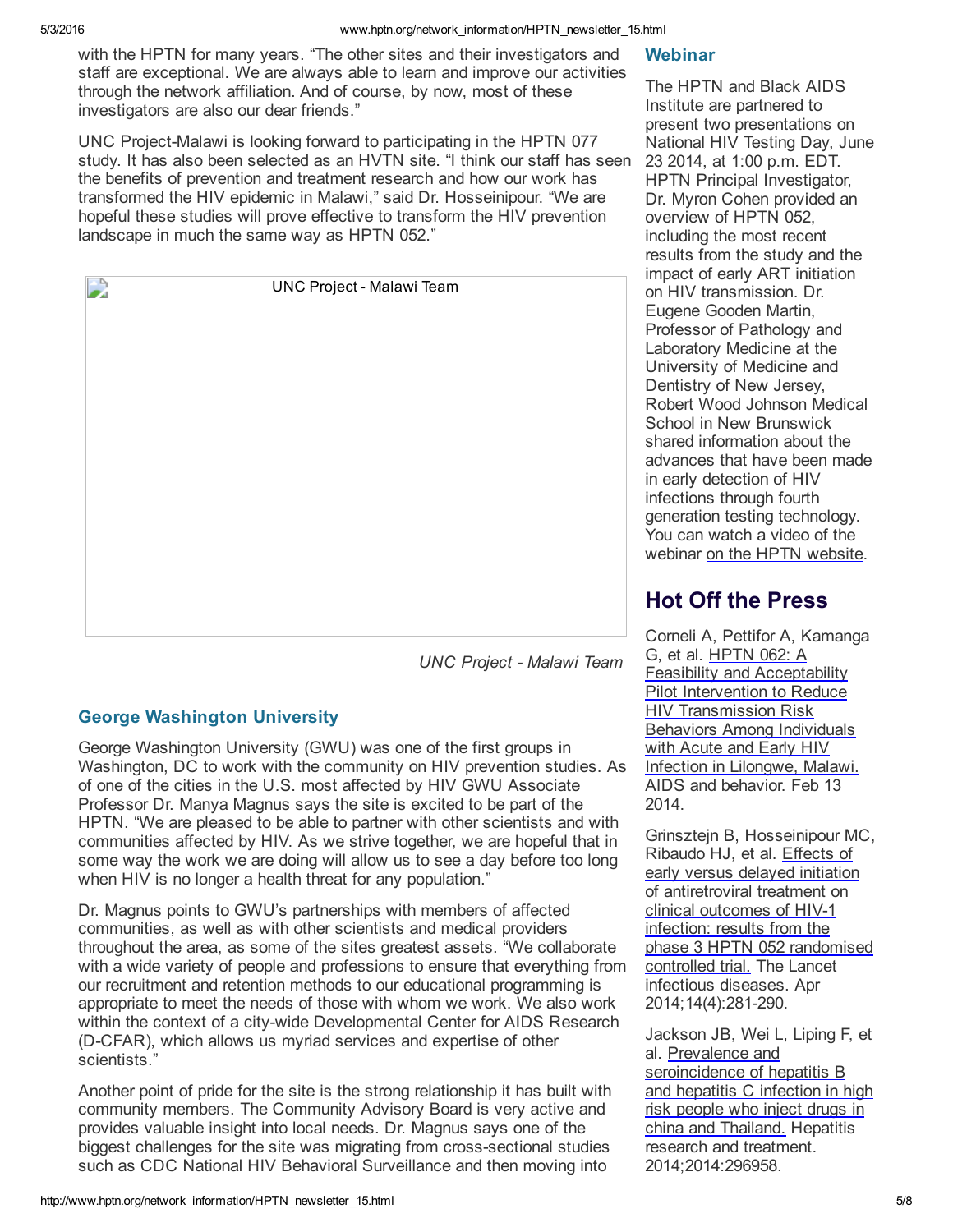#### 5/3/2016 www.hptn.org/network\_information/HPTN\_newsletter\_15.html

longitudinal observational studies (with HPTN 061 and HPTN 064) and as well as treatment trials (HPTN 069, HPTN 073 and, soon, HPTN 077).

"Early on, it was a steep learning curve to develop effective retention methods to keep people on study," says Magnus. "But we learned quickly and received a lot of support in this domain from our community and the HPTN network. These methods are critical to success in clinical trials, and are serving us well as we enter new biomedical intervention trials such as 077, which hold so much promise for a future without HIV."

Dr. Magnus credits the wonderful staff at GWU as a key to the site's success. The team is able to interface effectively with the community for recruitment, implementation, and retention yet also work seamlessly with medical personnel. "This dual ability is critical especially in working on biomedical prevention trials. Our staff is outgoing, compassionate, dedicated to research and the community, and have outstanding research skills. Our participants adore them, and they are the reason we have achieved such excellence to date!"

In addition to the infrastructure support provided by HPTN Dr. Magnus says it is a joy to work in the multisite environment of the network. "We learn so much from other scientists and staff, and appreciate the collaborative nature of the work. Working with the HPTN also provides opportunity to develop new collaborations and mentor future generations of scientists. This is a great honor and one which is supported by the collegial HPTN network. "

2 George Washington University Team Harawa N, Wilton L, Wang L, et al. Types of Female Partners Reported by Black Men Who Have Sex with Men and Women (MSMW) and **[Associations](https://t.e2ma.net/click/k276e/csiyof/4pjrzc) with Intercourse** Frequency, Unprotected Sex and HIV and STI Prevalence. AIDS and behavior. Feb 13 2014.

Sugarman J, Rose SM, Metzger D. Ethical issues in HIV [prevention](https://t.e2ma.net/click/k276e/csiyof/kikrzc) research with people who inject drugs. Clin Trials. 2014;11(2):23945 PMCID: 3972281

# Contact Us

.

We would love to hear your comments on the newsletter, answer any questions you have about its content, or consider your ideas for future articles. Please contact us at [news@hptn.org.](mailto:news@hptn.org)

You can also like us on Facebook and follow us on Twitter!

[www.facebook.com/HIVptn](https://t.e2ma.net/click/k276e/csiyof/0alrzc)

[www.twitter.com/HIVptn](https://t.e2ma.net/click/k276e/csiyof/g3lrzc)



*GWU Team*

# A Closer Look

### HPTN at IAS 2014

The HPTN has eight accepted abstracts at the 20th International AIDS Conference in Melbourne, Australia July 20-25.

Measuring Preventive Misconception in HIV Prevention Trials (HPTN 069/ACTG 5305)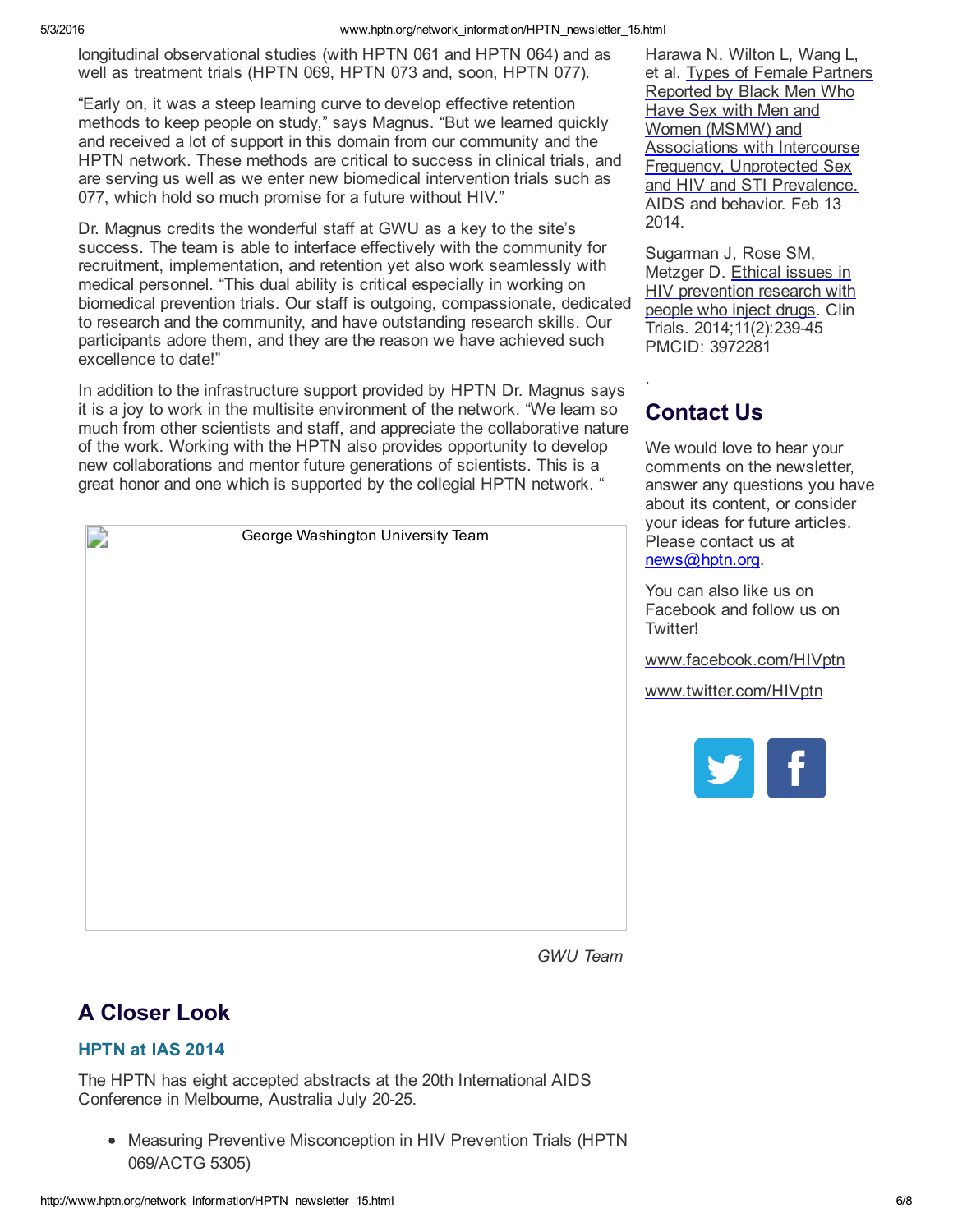- Characteristics of Young Black Men Who Have Sex with Men Enrolled in HPTN 061
- Presence at the Table (PAT): A Cultural Competency/Humility Workshop for Anyone Working with BMSM in Clinical Research
- Self-Reported Experience with Financial Incentives for Virologic Suppression among HIV-infected Adolescents on Antiretroviral Therapy and Guardians of HIV-infected Pediatric and Adolescent Patients on Antiretroviral Therapy (HPTN 065)
- When Your Life is Threatened, HIV is a Peripheral Concern: Qualitative Perceptions of Crime/Violence in Nine HPTN 071 (PopART) Community Sites in South Africa
- Reflections on the Broad Brush Survey (BBS) Research Methodology: A Rapid, Qualitative, Mixed-Method Set of Research Activities Used to Inform a Community Based Randomized Controlled Trial HTPN 071 (PopART)
- Intruders with Questions and Justified Fears: Reflections on the Experiences of Research Staff Implementing Rapid, Qualitative Research in Nine HPTN 071 (PopART) Community Sites in Western Cape Province, South Africa
- "What is this 'Universal Test and Treat' (UTT)?" Community Understandings of Key Concepts Linked to a Combination HIV Prevention Strategy in 21 Zambian and South African Communities

### HPTN Congratulates Dr. Sten Vermund and Dr. Richard Hayes



Former HPTN Co-Principal Investigator Sten Vermund is the 2014 recipient of the Allan Rosenfield Alumni Award for Excellence. Dr. Vermund, who is Director of the Vanderbilt Institute for Global Health and the Amos Christie Chair of Global Health and Professor of Pediatrics, was recognized for his "extraordinary contributions to the field of public health in the area of HIV infection prevention and HIV/AIDS infrastructures to improve cancer screening and treatment for women

in low income countries since the late 1980s." Dr. Vermund was also honored for his devotion to addressing public health disparities and his remarkable efforts to improve women and children's health on a global scale.

The Allan Rosenfield Alumni Award for Excellence was established in 2009 to honor the memory of Dr. Allan Rosenfield who served as dean of the Columbia Mailman School of Public Health from 1986 to 2008. The award recognizes the achievements of the School's outstanding alumni and their leadership in the field of public health.



The medal will be formally presented at the Royal Society of Tropical Medicine and Hygiene biennial meeting in Oxford in September.